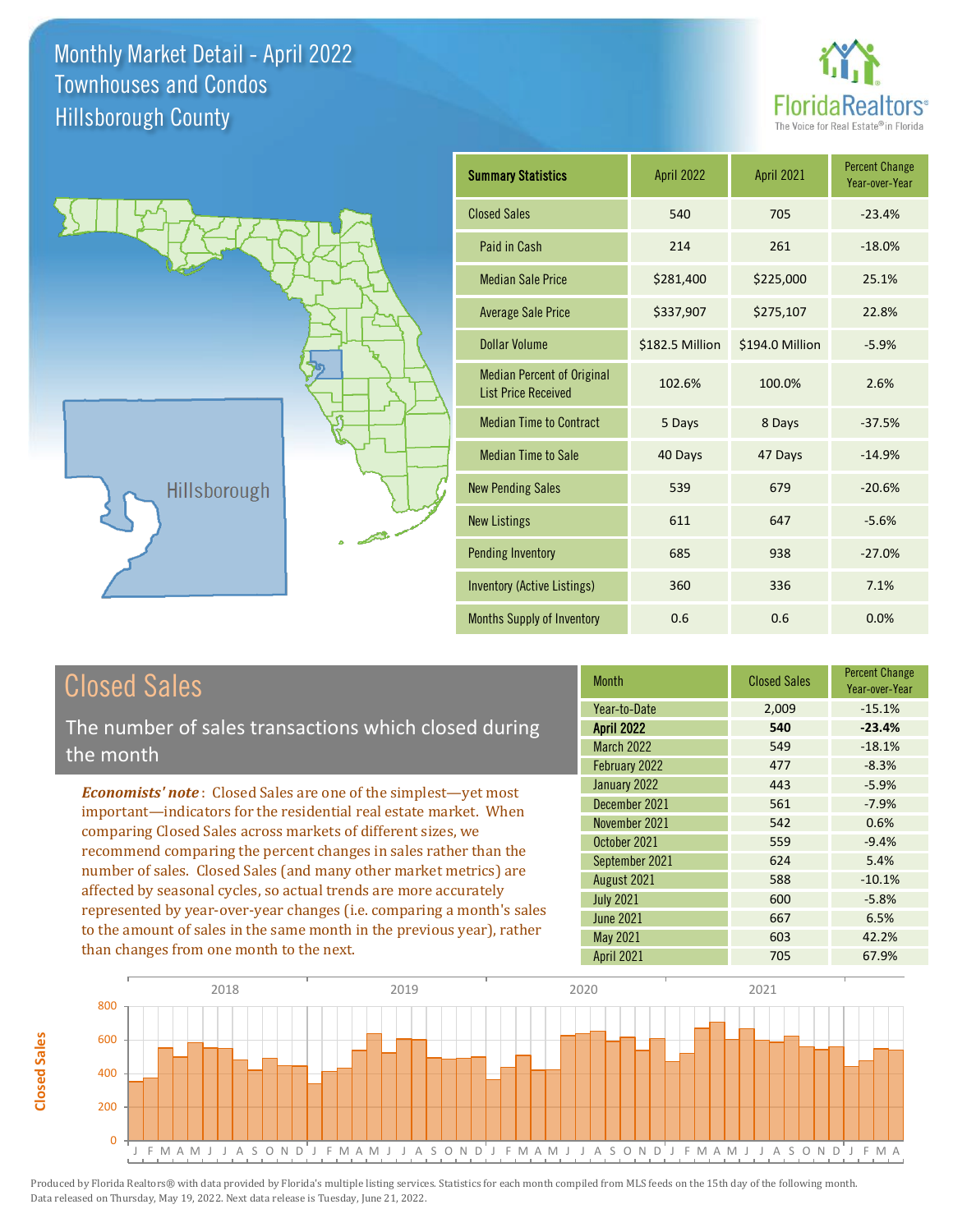this statistic should be interpreted with care.



235 18.1%

| Cash Sales                                                                     | <b>Month</b>      | <b>Cash Sales</b> | <b>Percent Change</b><br>Year-over-Year |
|--------------------------------------------------------------------------------|-------------------|-------------------|-----------------------------------------|
|                                                                                | Year-to-Date      | 847               | 4.6%                                    |
| The number of Closed Sales during the month in which                           | <b>April 2022</b> | 214               | $-18.0%$                                |
| buyers exclusively paid in cash                                                | <b>March 2022</b> | 251               | 16.7%                                   |
|                                                                                | February 2022     | 211               | 24.1%                                   |
|                                                                                | January 2022      | 171               | 4.3%                                    |
|                                                                                | December 2021     | 205               | $-4.7%$                                 |
| <b>Economists' note:</b> Cash Sales can be a useful indicator of the extent to | November 2021     | 188               | 13.3%                                   |
| which investors are participating in the market. Why? Investors are            | October 2021      | 219               | 17.1%                                   |
| far more likely to have the funds to purchase a home available up front,       | September 2021    | 200               | 19.8%                                   |
| whereas the typical homebuyer requires a mortgage or some other                | August 2021       | 209               | 8.9%                                    |
| form of financing. There are, of course, many possible exceptions, so          | <b>July 2021</b>  | 230               | 27.1%                                   |

June 2021

J F M A M J J A S O N D J F M A M J J A S O N D J F M A M J J A S O N D J F M A M J J A S O N D J F M A 0 50 100 150 200 250 300 2018 2019 2020 2021

### Cash Sales as a Percentage of Closed Sales

The percentage of Closed Sales during the month which were Cash Sales

*Economists' note* : This statistic is simply another way of viewing Cash Sales. The remaining percentages of Closed Sales (i.e. those not paid fully in cash) each month involved some sort of financing, such as mortgages, owner/seller financing, assumed loans, etc.

| <b>Month</b>      | <b>Percent of Closed</b><br>Sales Paid in Cash | <b>Percent Change</b><br>Year-over-Year |
|-------------------|------------------------------------------------|-----------------------------------------|
| Year-to-Date      | 42.2%                                          | 23.4%                                   |
| <b>April 2022</b> | 39.6%                                          | 7.0%                                    |
| <b>March 2022</b> | 45.7%                                          | 42.4%                                   |
| February 2022     | 44.2%                                          | 35.2%                                   |
| January 2022      | 38.6%                                          | 10.9%                                   |
| December 2021     | 36.5%                                          | 3.4%                                    |
| November 2021     | 34.7%                                          | 12.7%                                   |
| October 2021      | 39.2%                                          | 29.4%                                   |
| September 2021    | 32.1%                                          | 13.8%                                   |
| August 2021       | 35.5%                                          | 20.7%                                   |
| <b>July 2021</b>  | 38.3%                                          | 34.9%                                   |
| June 2021         | 35.2%                                          | 10.7%                                   |
| <b>May 2021</b>   | 37.3%                                          | 45.1%                                   |
| <b>April 2021</b> | 37.0%                                          | 63.7%                                   |

May 2021 225 225 106.4%

April 2021 261 261 174.7%

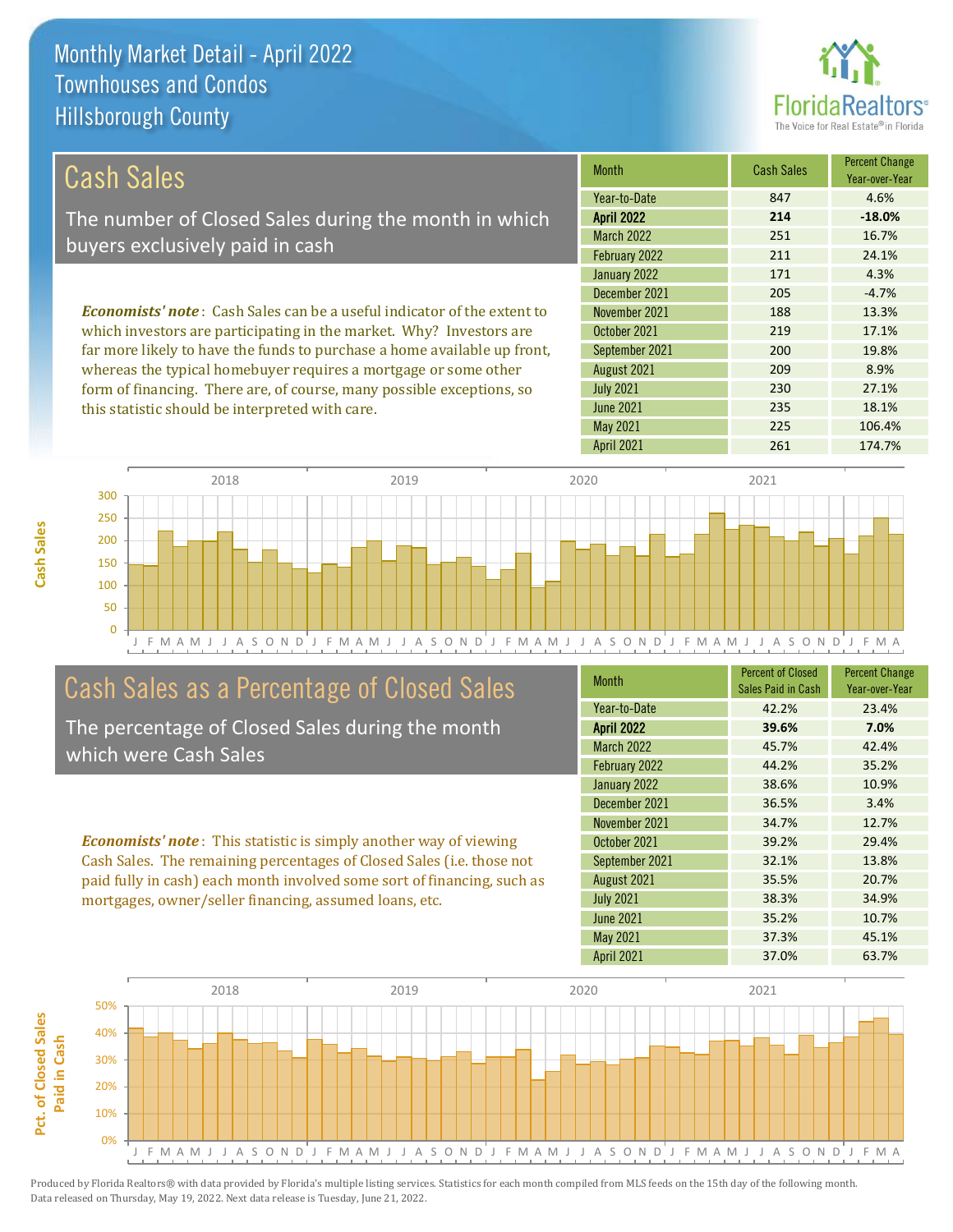

#### *Economists' note* : Median Sale Price is our preferred summary statistic for price activity because, unlike Average Sale Price, Median Sale Price is not sensitive to high sale prices for small numbers of homes that may not be characteristic of the market area. Keep in mind that median price trends over time are not always solely caused by changes in the general value of local real estate. Median sale price only reflects the values of the homes that *sold* each month, and the mix of the types of homes that sell can change over time. April 2021 **\$225,000** 21.4% June 2021 **\$230,000** 18.3% May 2021 **\$220,000** \$200,000 11.4% August 2021 **\$230,500** 22.0% July 2021 **\$225,003** 21.6% \$245,000 24.1% December 2021 **\$248,000** 29.8% September 2021 **\$232,000** 19.6% March 2022 \$270,500 25.8% February 2022 \$269,000 29.8% November 2021 **\$250,750** \$250,750 October 2021 **\$234,990** 23.7% January 2022 Month Median Sale Price Percent Change Year-over-Year April 2022 **\$281,400 25.1%** Year-to-Date \$268,000 27.0% Median Sale Price The median sale price reported for the month (i.e. 50% of sales were above and 50% of sales were below)



### Average Sale Price

The average sale price reported for the month (i.e. total sales in dollars divided by the number of sales)

*Economists' note* : Usually, we prefer Median Sale Price over Average Sale Price as a summary statistic for home prices. However, Average Sale Price does have its uses—particularly when it is analyzed alongside the Median Sale Price. For one, the relative difference between the two statistics can provide some insight into the market for higher-end homes in an area.

| Month             | <b>Average Sale Price</b> | <b>Percent Change</b><br>Year-over-Year |
|-------------------|---------------------------|-----------------------------------------|
| Year-to-Date      | \$321,971                 | 17.6%                                   |
| <b>April 2022</b> | \$337,907                 | 22.8%                                   |
| <b>March 2022</b> | \$321,091                 | 12.1%                                   |
| February 2022     | \$309,376                 | 9.0%                                    |
| January 2022      | \$317,198                 | 30.8%                                   |
| December 2021     | \$286,130                 | 21.4%                                   |
| November 2021     | \$292,473                 | 17.4%                                   |
| October 2021      | \$278,779                 | 15.8%                                   |
| September 2021    | \$270,932                 | 10.2%                                   |
| August 2021       | \$283,032                 | 15.1%                                   |
| <b>July 2021</b>  | \$273,695                 | 13.7%                                   |
| <b>June 2021</b>  | \$294,468                 | $-11.7%$                                |
| May 2021          | \$269,828                 | $-6.5%$                                 |
| April 2021        | \$275,107                 | 24.5%                                   |



Produced by Florida Realtors® with data provided by Florida's multiple listing services. Statistics for each month compiled from MLS feeds on the 15th day of the following month. Data released on Thursday, May 19, 2022. Next data release is Tuesday, June 21, 2022.

**Average Sale Price**

**Average Sale Price**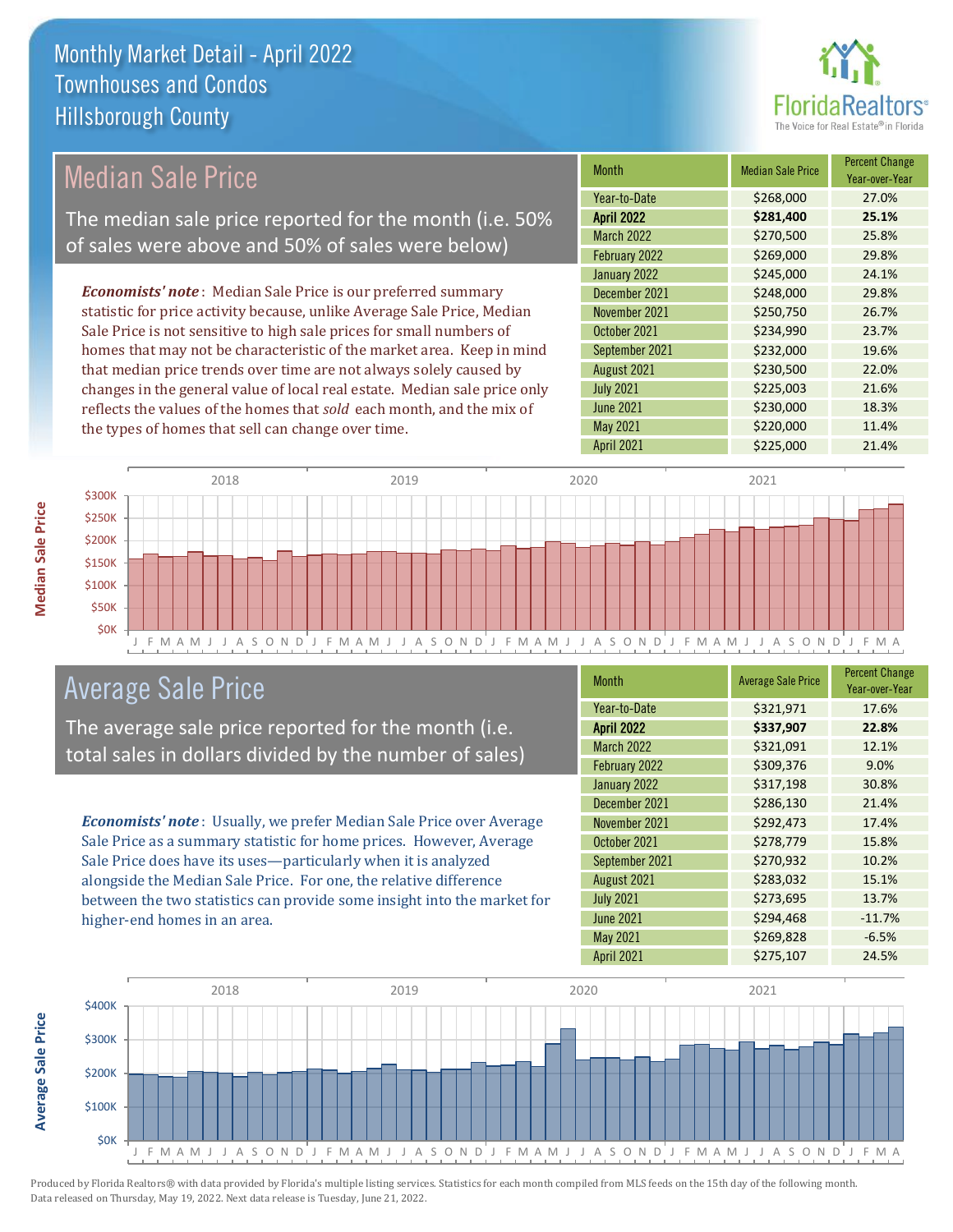

### ollar Volume

The sum of the sale prices for all sales which closed during the month

*Economists' note* : Dollar Volume is simply the sum of all sale prices in a given time period, and can quickly be calculated by multiplying Closed Sales by Average Sale Price. It is a strong indicator of the health of the real estate industry in a market, and is of particular interest to real estate professionals, investors, analysts, and government agencies. Potential home sellers and home buyers, on the other hand, will likely be better served by paying attention to trends in the two components of Dollar Volume (i.e. sales and prices) individually.

| <b>Month</b>      | Dollar Volume   | <b>Percent Change</b><br>Year-over-Year |
|-------------------|-----------------|-----------------------------------------|
| Year-to-Date      | \$646.8 Million | $-0.1%$                                 |
| <b>April 2022</b> | \$182.5 Million | $-5.9%$                                 |
| <b>March 2022</b> | \$176.3 Million | $-8.1%$                                 |
| February 2022     | \$147.6 Million | 0.0%                                    |
| January 2022      | \$140.5 Million | 23.0%                                   |
| December 2021     | \$160.5 Million | 11.8%                                   |
| November 2021     | \$158.5 Million | 18.0%                                   |
| October 2021      | \$155.8 Million | 4.9%                                    |
| September 2021    | \$169.1 Million | 16.1%                                   |
| August 2021       | \$166.4 Million | 3.4%                                    |
| <b>July 2021</b>  | \$164.2 Million | 7.1%                                    |
| <b>June 2021</b>  | \$196.4 Million | $-5.9%$                                 |
| May 2021          | \$162.7 Million | 33.0%                                   |
| April 2021        | \$194.0 Million | 108.9%                                  |



### Median Percent of Original List Price Received

The median of the sale price (as a percentage of the original list price) across all properties selling during the month

*Economists' note* : The Median Percent of Original List Price Received is useful as an indicator of market recovery, since it typically rises as buyers realize that the market may be moving away from them and they need to match the selling price (or better it) in order to get a contract on the house. This is usually the last measure to indicate a market has shifted from down to up, so it is what we would call a *lagging* indicator.

| <b>Month</b>      | Med. Pct. of Orig.<br><b>List Price Received</b> | <b>Percent Change</b><br>Year-over-Year |
|-------------------|--------------------------------------------------|-----------------------------------------|
| Year-to-Date      | 101.2%                                           | 1.8%                                    |
| <b>April 2022</b> | 102.6%                                           | 2.6%                                    |
| March 2022        | 101.9%                                           | 2.3%                                    |
| February 2022     | 100.1%                                           | 1.7%                                    |
| January 2022      | 100.0%                                           | 2.2%                                    |
| December 2021     | 100.0%                                           | 2.5%                                    |
| November 2021     | 100.0%                                           | 1.9%                                    |
| October 2021      | 100.0%                                           | 2.0%                                    |
| September 2021    | 100.0%                                           | 1.8%                                    |
| August 2021       | 100.0%                                           | 2.0%                                    |
| <b>July 2021</b>  | 100.0%                                           | 2.2%                                    |
| <b>June 2021</b>  | 100.0%                                           | 2.1%                                    |
| May 2021          | 100.0%                                           | 2.2%                                    |
| <b>April 2021</b> | 100.0%                                           | 2.5%                                    |

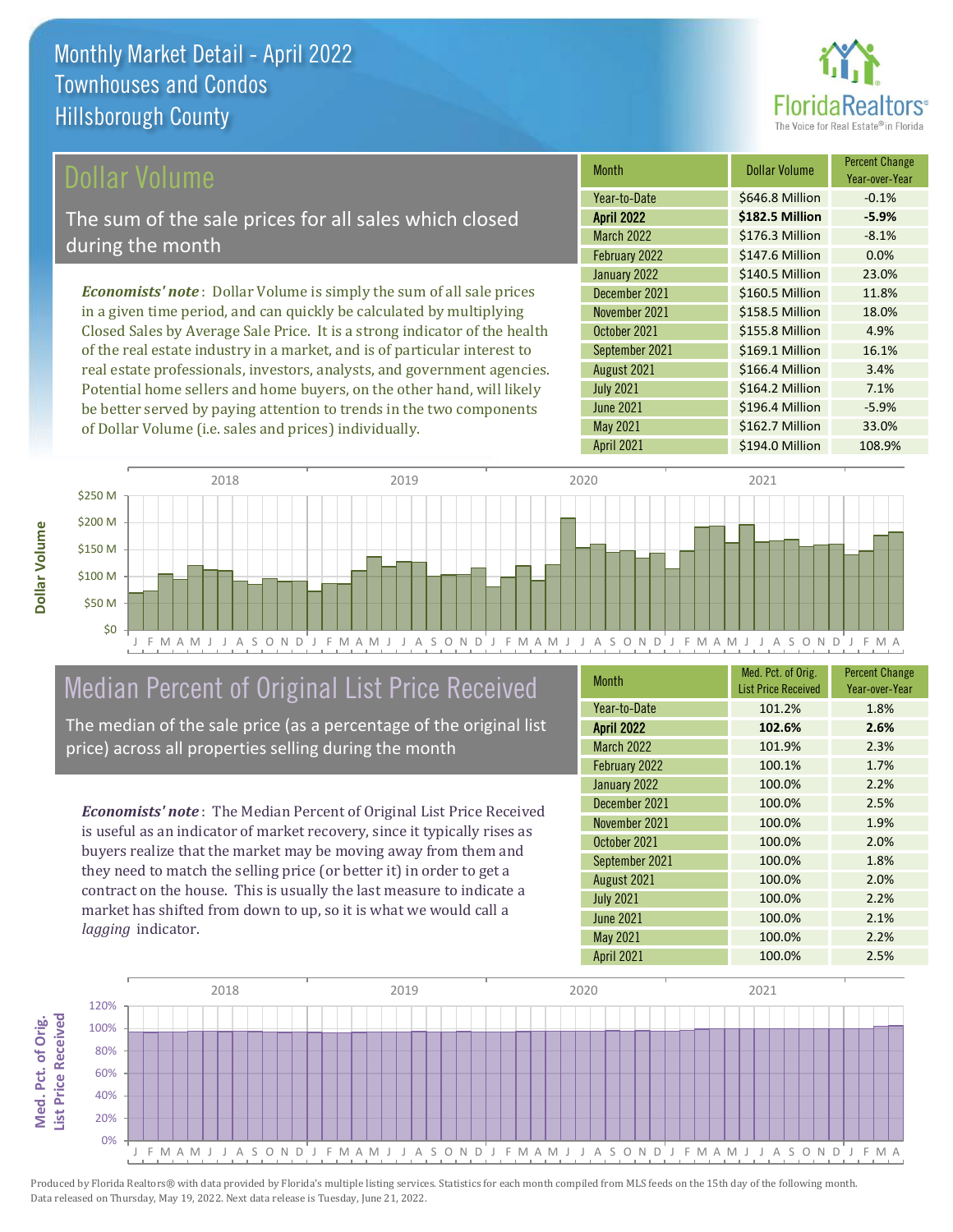

### Median Time to Contract

The median number of days between the listing date and contract date for all Closed Sales during the month

*Economists' note* : Like Time to Sale, Time to Contract is a measure of the length of the home selling process calculated for sales which closed during the month. The difference is that Time to Contract measures the number of days between the initial listing of a property and the signing of the contract which eventually led to the closing of the sale. When the gap between Median Time to Contract and Median Time to Sale grows, it is usually a sign of longer closing times and/or declining numbers of cash sales.

| <b>Month</b>      | Median Time to<br>Contract | <b>Percent Change</b><br>Year-over-Year |
|-------------------|----------------------------|-----------------------------------------|
| Year-to-Date      | 6 Days                     | $-45.5%$                                |
| <b>April 2022</b> | 5 Days                     | $-37.5%$                                |
| <b>March 2022</b> | 5 Days                     | $-54.5%$                                |
| February 2022     | 6 Days                     | $-53.8%$                                |
| January 2022      | 7 Days                     | $-46.2%$                                |
| December 2021     | 7 Days                     | $-61.1%$                                |
| November 2021     | 7 Days                     | $-50.0%$                                |
| October 2021      | 7 Days                     | $-58.8%$                                |
| September 2021    | 7 Days                     | $-53.3%$                                |
| August 2021       | 6 Days                     | $-70.0%$                                |
| <b>July 2021</b>  | 6 Days                     | $-79.3%$                                |
| <b>June 2021</b>  | 5 Days                     | $-82.1%$                                |
| May 2021          | 5 Days                     | $-82.1%$                                |
| <b>April 2021</b> | 8 Days                     | $-63.6%$                                |



### Median Time to Sale

**Median Time to** 

**Median Time to** 

The median number of days between the listing date and closing date for all Closed Sales during the month

*Economists' note* : Time to Sale is a measure of the length of the home selling process, calculated as the number of days between the initial listing of a property and the closing of the sale. *Median* Time to Sale is the amount of time the "middle" property selling this month was on the market. That is, 50% of homes selling this month took *less* time to sell, and 50% of homes took *more* time to sell. Median Time to Sale gives a more accurate picture than Average Time to Sale, which can be skewed upward by small numbers of properties taking an abnormally long time to sell.

| <b>Month</b>      | <b>Median Time to Sale</b> | <b>Percent Change</b><br>Year-over-Year |
|-------------------|----------------------------|-----------------------------------------|
| Year-to-Date      | 41 Days                    | $-21.2%$                                |
| <b>April 2022</b> | 40 Days                    | $-14.9%$                                |
| <b>March 2022</b> | 39 Days                    | $-25.0%$                                |
| February 2022     | 41 Days                    | $-25.5%$                                |
| January 2022      | 48 Days                    | $-15.8%$                                |
| December 2021     | 46 Days                    | $-23.3%$                                |
| November 2021     | 45 Days                    | $-25.0%$                                |
| October 2021      | 43 Days                    | $-27.1%$                                |
| September 2021    | 45 Days                    | $-25.0%$                                |
| August 2021       | 45 Days                    | $-27.4%$                                |
| <b>July 2021</b>  | 43 Days                    | $-37.7%$                                |
| <b>June 2021</b>  | 43 Days                    | $-40.3%$                                |
| May 2021          | 42 Days                    | $-44.7%$                                |
| April 2021        | 47 Days                    | $-27.7%$                                |

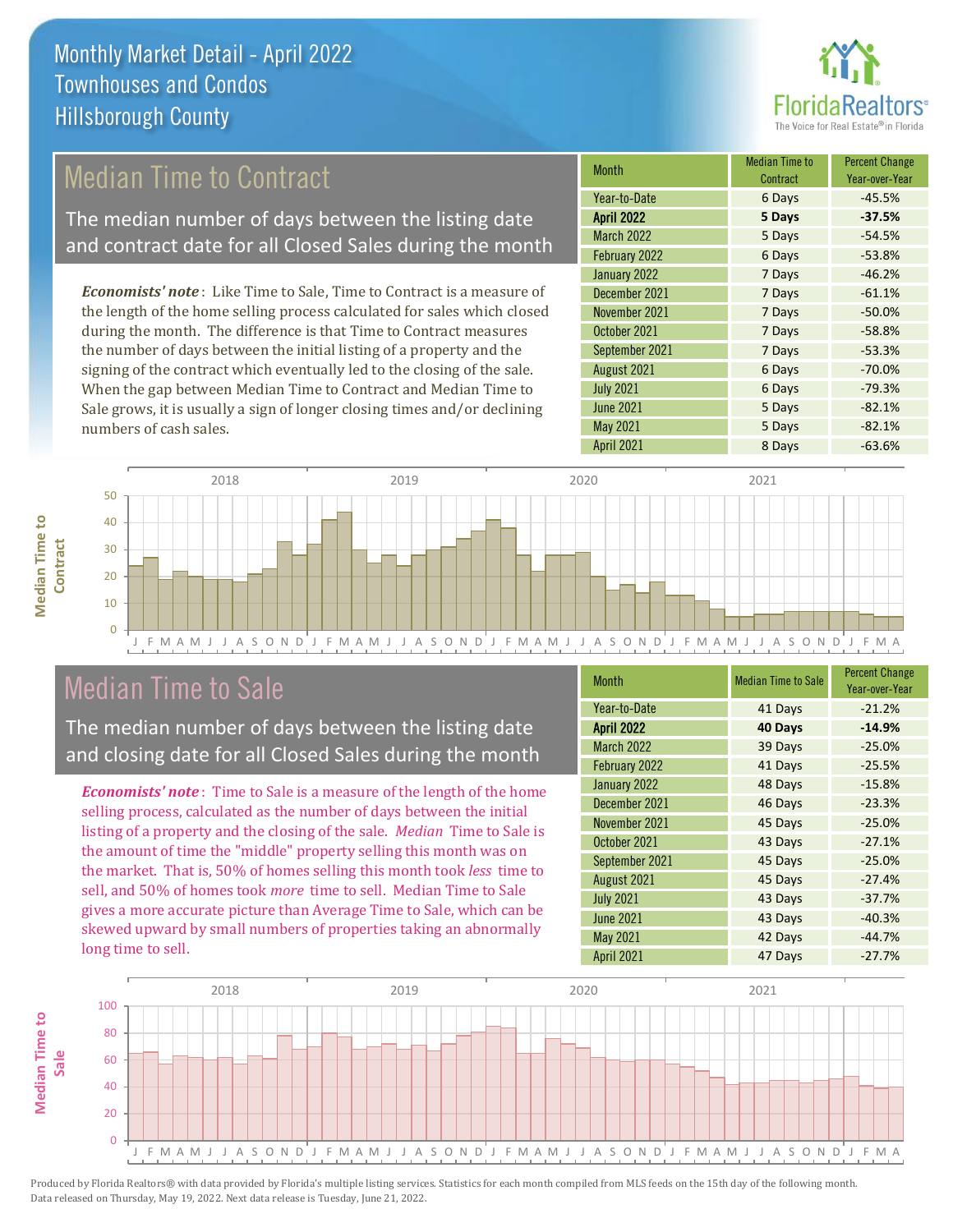distressed properties for sale.



| <b>New Pending Sales</b>                                                       | <b>Month</b>      | <b>New Pending Sales</b> | <b>Percent Change</b><br>Year-over-Year |
|--------------------------------------------------------------------------------|-------------------|--------------------------|-----------------------------------------|
|                                                                                | Year-to-Date      | 2,122                    | $-20.0\%$                               |
| The number of listed properties that went under                                | <b>April 2022</b> | 539                      | $-20.6%$                                |
| contract during the month                                                      | <b>March 2022</b> | 578                      | $-19.4%$                                |
|                                                                                | February 2022     | 496                      | $-22.3%$                                |
|                                                                                | January 2022      | 509                      | $-17.6%$                                |
| <b>Economists' note</b> : Because of the typical length of time it takes for a | December 2021     | 502                      | $-5.6%$                                 |
| sale to close, economists consider Pending Sales to be a decent                | November 2021     | 494                      | $-6.4%$                                 |
| indicator of potential future Closed Sales. It is important to bear in         | October 2021      | 590                      | $-2.3%$                                 |
| mind, however, that not all Pending Sales will be closed successfully.         | September 2021    | 560                      | $-8.2%$                                 |
| So, the effectiveness of Pending Sales as a future indicator of Closed         | August 2021       | 659                      | 2.8%                                    |
| Sales is susceptible to changes in market conditions such as the               | <b>July 2021</b>  | 600                      | $-16.8%$                                |



## New Listings

The number of properties put onto the market during the month

availability of financing for homebuyers and the inventory of

*Economists' note* : New Listings tend to rise in delayed response to increasing prices, so they are often seen as a lagging indicator of market health. As prices rise, potential sellers raise their estimations of value—and in the most recent cycle, rising prices have freed up many potential sellers who were previously underwater on their mortgages. Note that in our calculations, we take care to not include properties that were recently taken off the market and quickly relisted, since these are not really *new* listings.

| <b>Month</b>      | <b>New Listings</b> | <b>Percent Change</b><br>Year-over-Year |
|-------------------|---------------------|-----------------------------------------|
| Year-to-Date      | 2,263               | $-8.2%$                                 |
| <b>April 2022</b> | 611                 | $-5.6%$                                 |
| <b>March 2022</b> | 596                 | $-11.0%$                                |
| February 2022     | 500                 | $-10.2%$                                |
| January 2022      | 556                 | $-5.8%$                                 |
| December 2021     | 415                 | $-4.8%$                                 |
| November 2021     | 462                 | $-10.1%$                                |
| October 2021      | 569                 | $-14.6%$                                |
| September 2021    | 612                 | $-4.2%$                                 |
| August 2021       | 588                 | $-6.1%$                                 |
| <b>July 2021</b>  | 696                 | 2.8%                                    |
| <b>June 2021</b>  | 653                 | 7.2%                                    |
| May 2021          | 665                 | 1.8%                                    |
| April 2021        | 647                 | 54.8%                                   |

April 2021 679 66.4%

June 2021 **608** -16.9% May 2021 668 4.7%



**New Listings**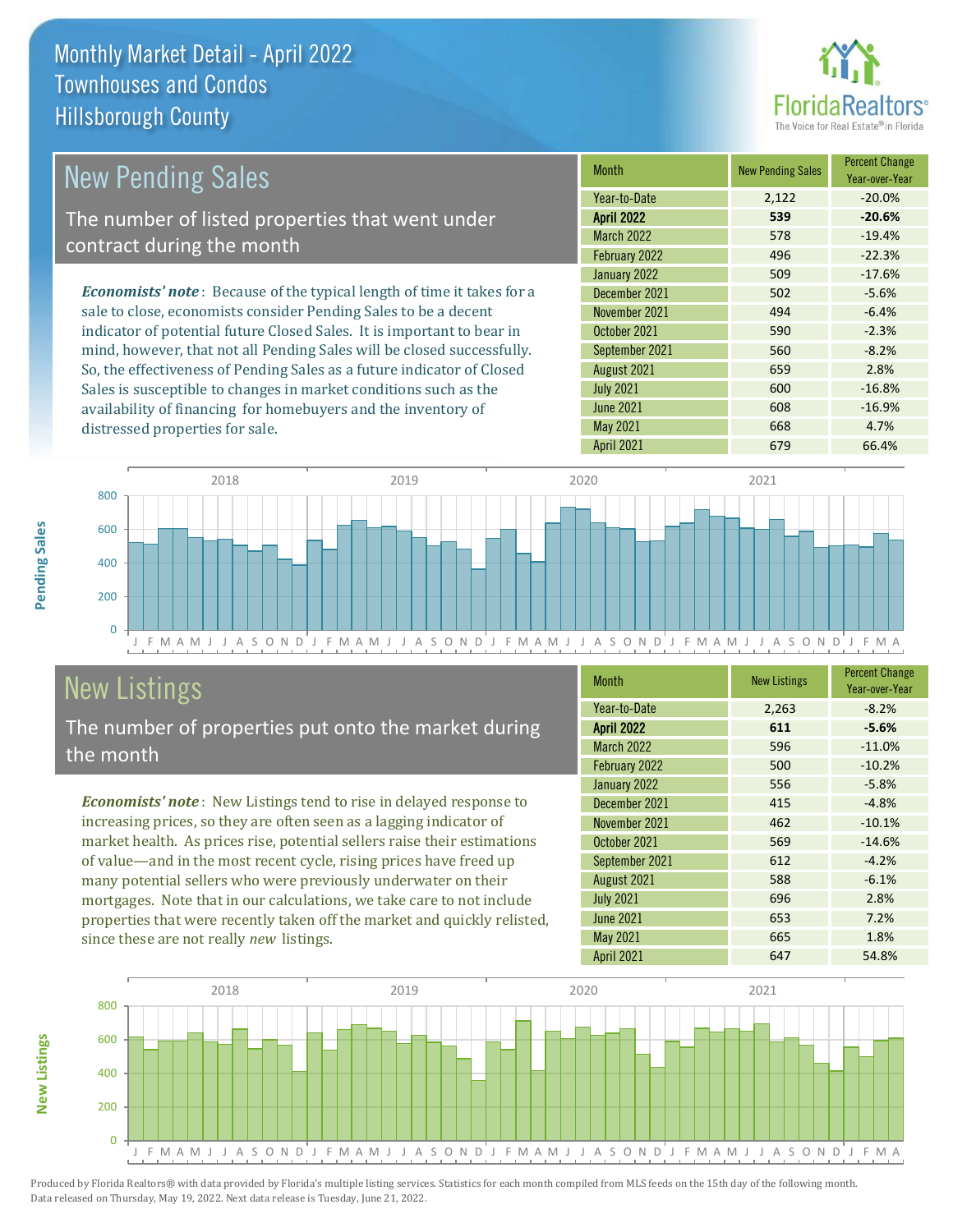

# Inventory (Active Listings) The number of property listings active at the end of the month

*Economists' note* : There are a number of ways to define and calculate Inventory. Our method is to simply count the number of active listings on the last day of the month, and hold this number to compare with the same month the following year. Inventory rises when New Listings are outpacing the number of listings that go off-market (regardless of whether they actually sell). Likewise, it falls when New Listings aren't keeping up with the rate at which homes are going off-market.

| <b>Month</b>             | Inventory | <b>Percent Change</b><br>Year-over-Year |
|--------------------------|-----------|-----------------------------------------|
| <b>YTD (Monthly Avg)</b> | 307       | $-29.9%$                                |
| <b>April 2022</b>        | 360       | 7.1%                                    |
| <b>March 2022</b>        | 298       | $-22.0%$                                |
| February 2022            | 287       | $-38.1%$                                |
| January 2022             | 282       | $-50.4%$                                |
| December 2021            | 275       | $-56.8%$                                |
| November 2021            | 358       | $-56.1%$                                |
| October 2021             | 390       | $-56.4%$                                |
| September 2021           | 416       | $-52.7%$                                |
| August 2021              | 370       | $-58.5%$                                |
| <b>July 2021</b>         | 444       | $-53.0%$                                |
| <b>June 2021</b>         | 351       | $-64.7%$                                |
| <b>May 2021</b>          | 333       | $-71.1%$                                |
| <b>April 2021</b>        | 336       | $-71.6%$                                |



### Months Supply of Inventory

An estimate of the number of months it will take to deplete the current Inventory given recent sales rates

*Economists' note* : MSI is a useful indicator of market conditions. The benchmark for a balanced market (favoring neither buyer nor seller) is 5.5 months of inventory. Anything higher is traditionally a buyers' market, and anything lower is a sellers' market. There is no single accepted way of calculating MSI. A common method is to divide current Inventory by the most recent month's Closed Sales count, but this count is a usually poor predictor of future Closed Sales due to seasonal cycles. To eliminate seasonal effects, we use the 12-month average of monthly Closed Sales instead.

| Month                    | <b>Months Supply</b> | <b>Percent Change</b><br>Year-over-Year |
|--------------------------|----------------------|-----------------------------------------|
| <b>YTD (Monthly Avg)</b> | 0.5                  | $-37.5%$                                |
| <b>April 2022</b>        | 0.6                  | 0.0%                                    |
| <b>March 2022</b>        | 0.5                  | $-28.6%$                                |
| February 2022            | 0.5                  | $-37.5%$                                |
| January 2022             | 0.5                  | $-50.0%$                                |
| December 2021            | 0.5                  | $-58.3%$                                |
| November 2021            | 0.6                  | $-60.0%$                                |
| October 2021             | 0.7                  | $-58.8%$                                |
| September 2021           | 0.7                  | $-58.8%$                                |
| August 2021              | 0.6                  | $-66.7%$                                |
| <b>July 2021</b>         | 0.7                  | $-63.2%$                                |
| <b>June 2021</b>         | 0.6                  | $-70.0%$                                |
| May 2021                 | 0.6                  | $-75.0%$                                |
| <b>April 2021</b>        | 0.6                  | $-73.9%$                                |

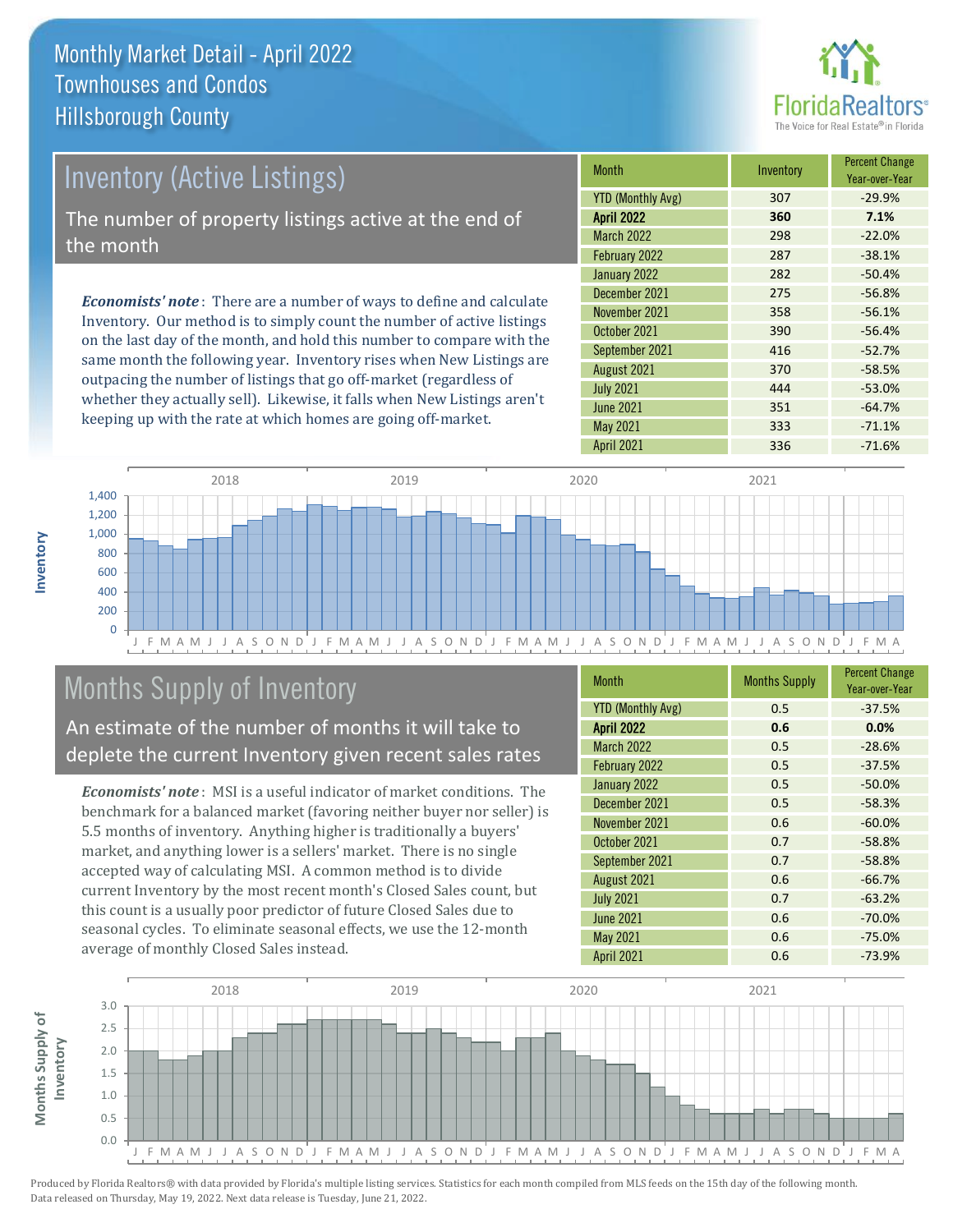

### Closed Sales by Sale Price

The number of sales transactions which closed during the month

*Economists' note:* Closed Sales are one of the simplest—yet most important—indicators for the residential real estate market. When comparing Closed Sales across markets of different sizes, we recommend comparing the percent changes in sales rather than the number of sales. Closed Sales (and many other market metrics) are affected by seasonal cycles, so actual trends are more accurately represented by year-over-year changes (i.e. comparing a month's sales to the amount of sales in the same month in the previous year), rather than changes from one month to the next.





#### Median Time to Contract by Sale Price The median number of days between the listing date and contract date for all Closed Sales during the month

*Economists' note* : Like Time to Sale, Time to Contract is a measure of the length of the home selling process calculated for sales which closed during the month. The difference is that Time to Contract measures the number of days between the initial listing of a property and the signing of the contract which eventually led to the closing of the sale. When the gap between Median Time to Contract and Median Time to Sale grows, it is usually a sign of longer closing times and/or declining numbers of cash sales.

| <b>Sale Price</b>     | <b>Median Time to</b><br>Contract | <b>Percent Change</b><br>Year-over-Year |
|-----------------------|-----------------------------------|-----------------------------------------|
| Less than \$50,000    | (No Sales)                        | N/A                                     |
| $$50,000 - $99,999$   | 13 Days                           | 116.7%                                  |
| $$100,000 - $149,999$ | 16 Days                           | 45.5%                                   |
| $$150,000 - $199,999$ | 5 Days                            | $-16.7%$                                |
| \$200,000 - \$249,999 | 5 Days                            | 0.0%                                    |
| \$250,000 - \$299,999 | 5 Days                            | $-58.3%$                                |
| \$300,000 - \$399,999 | 5 Days                            | $-16.7%$                                |
| \$400,000 - \$599,999 | 5 Days                            | $-58.3%$                                |
| \$600,000 - \$999,999 | 7 Days                            | $-41.7%$                                |
| \$1,000,000 or more   | 5 Days                            | $-85.7%$                                |



**Closed Sales**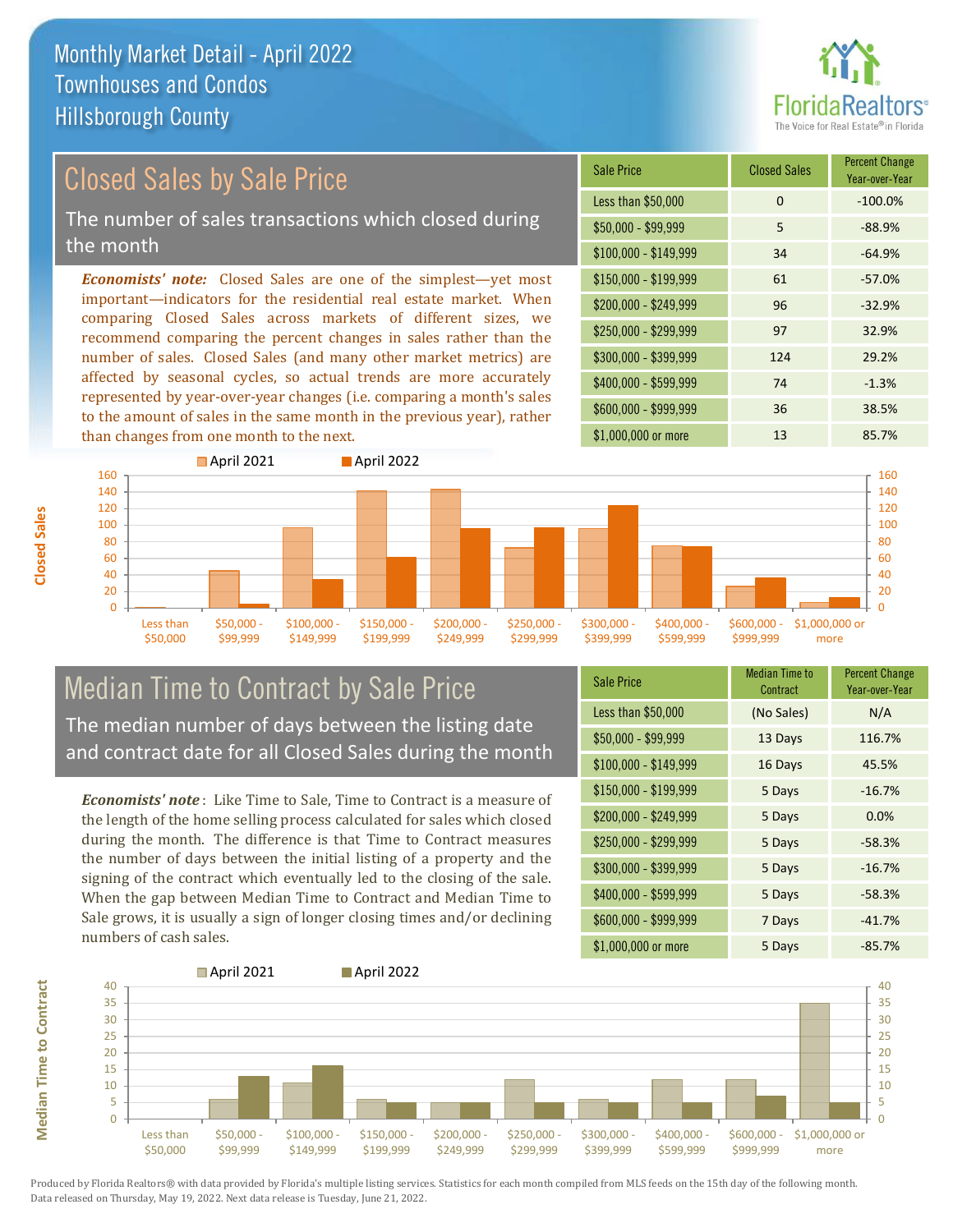

# New Listings by Initial Listing Price

The number of properties put onto the market during the month

*Economists' note:* New Listings tend to rise in delayed response to increasing prices, so they are often seen as a lagging indicator of market health. As prices rise, potential sellers raise their estimations of value—and in the most recent cycle, rising prices have freed up many potential sellers who were previously underwater on their mortgages. Note that in our calculations, we take care to not include properties that were recently taken off the market and quickly relisted, since these are not really *new* listings.

| <b>Initial Listing Price</b> | <b>New Listings</b> | <b>Percent Change</b><br>Year-over-Year |
|------------------------------|---------------------|-----------------------------------------|
| Less than \$50,000           | $\mathbf{1}$        | 0.0%                                    |
| $$50,000 - $99,999$          | 5                   | $-83.9%$                                |
| $$100,000 - $149,999$        | 34                  | $-62.6%$                                |
| $$150,000 - $199,999$        | 77                  | $-43.0%$                                |
| \$200,000 - \$249,999        | 95                  | $-30.1%$                                |
| $$250,000 - $299,999$        | 106                 | 43.2%                                   |
| \$300,000 - \$399,999        | 129                 | 26.5%                                   |
| \$400,000 - \$599,999        | 91                  | 133.3%                                  |
| \$600,000 - \$999,999        | 53                  | 152.4%                                  |
| \$1,000,000 or more          | 20                  | 17.6%                                   |



### Inventory by Current Listing Price The number of property listings active at the end of the month

*Economists' note* : There are a number of ways to define and calculate Inventory. Our method is to simply count the number of active listings on the last day of the month, and hold this number to compare with the same month the following year. Inventory rises when New Listings are outpacing the number of listings that go off-market (regardless of whether they actually sell). Likewise, it falls when New Listings aren't keeping up with the rate at which homes are going off-market.

| <b>Current Listing Price</b> | Inventory    | <b>Percent Change</b><br>Year-over-Year |
|------------------------------|--------------|-----------------------------------------|
| Less than \$50,000           | $\mathbf{1}$ | N/A                                     |
| $$50,000 - $99,999$          | 2            | $-89.5%$                                |
| $$100,000 - $149,999$        | 11           | $-78.4%$                                |
| \$150,000 - \$199,999        | 48           | $-27.3%$                                |
| \$200,000 - \$249,999        | 46           | $-2.1%$                                 |
| \$250,000 - \$299,999        | 62           | 158.3%                                  |
| \$300,000 - \$399,999        | 78           | 52.9%                                   |
| \$400,000 - \$599,999        | 43           | 59.3%                                   |
| \$600,000 - \$999,999        | 38           | 137.5%                                  |
| \$1,000,000 or more          | 31           | $-11.4%$                                |



Produced by Florida Realtors® with data provided by Florida's multiple listing services. Statistics for each month compiled from MLS feeds on the 15th day of the following month. Data released on Thursday, May 19, 2022. Next data release is Tuesday, June 21, 2022.

**Inventory**